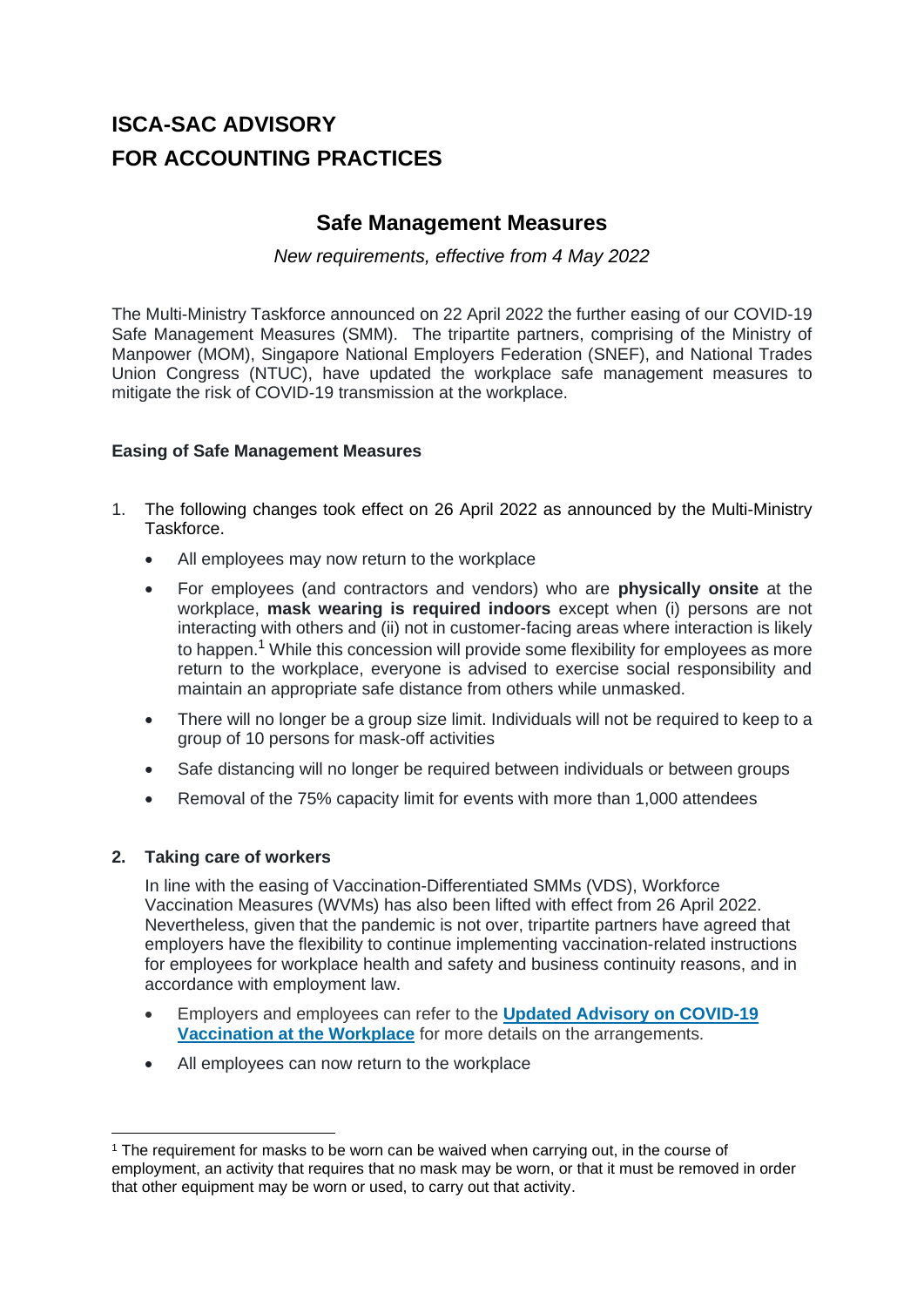- Employees returning to the workplace are encouraged to self-test when they feel unwell or had recent contact with an infected person
- Employers are encouraged to continue to offer flexible work arrangements (FWAs) such as telecommuting and staggered work hours. FWAs have strengthened the resilience of workplaces during the pandemic, support employees' work-life harmony and contribute to a more engaged and productive workforce, as well as better talent attraction and retention
- Employers are encouraged to support their employees' mental well-being during work (whether it is working from home or at the workplace). Employers can adopt the recommendations in the **[Tripartite Advisory on mental well-being at](https://www.mom.gov.sg/covid-19/tripartite-advisory-on-mental-well-being-at-workplaces)  [workplaces](https://www.mom.gov.sg/covid-19/tripartite-advisory-on-mental-well-being-at-workplaces)**

#### **3. Working at the workplace**

Employers should ensure the following precautions are in place for employees (as well as contractors and vendors) at the workplace:

- Work processes should be reviewed and technology adopted to support employees to work from home. Accounting practices that require more information and support in this area can visit the **[SMP Centre](https://smpcentre.org.sg/services/digital-solutions)**. For more information on solutions subsidized under government funding schemes, refer to the [GoBusiness Gov Assist website;](https://www.gobusiness.gov.sg/productivity-solutions-grant/)
- For employees (and contractors and vendors) who are **physically onsite** at the workplace, **mask wearing is required indoors** except when (i) persons are not interacting with others and (ii) not in customer-facing areas where interaction is likely to happen. <sup>2</sup> While this concession will provide some flexibility for employees as more return to the workplace, everyone is advised to exercise social responsibility and maintain an appropriate safe distance from others while unmasked.

For more information, please see Ministry of Manpower's website on updated **[Requirements for Safe Management Measures \(SMM\) at the Workplace](https://www.mom.gov.sg/covid-19/requirements-for-safe-management-measures)**.

#### **4. Mandatory Safe Management Measures that should continue to be implemented**

All accounting practices need to continue to comply with the Safe Management Measures which are mandatory. Some of these measures are:

- Clean common spaces and touchpoints regularly in accordance with **[NEA's](https://www.nea.gov.sg/our-services/public-cleanliness/environmental-cleaning-guidelines/guidelines/guidelines-for-in-house-cleaning-and-disinfection-of-areas-exposed-to-covid-19-cases-in-non-healthcare-premises)  [advisory](https://www.nea.gov.sg/our-services/public-cleanliness/environmental-cleaning-guidelines/guidelines/guidelines-for-in-house-cleaning-and-disinfection-of-areas-exposed-to-covid-19-cases-in-non-healthcare-premises)**;
- **Increase ventilation** where possible, in accordance with advisories by **[NEA](https://www.nea.gov.sg/our-services/public-cleanliness/environmental-cleaning-guidelines/advisories/guidance-on-improving-ventilation-and-indoor-air-quality-in-buildings-amid-the-covid-19-situation)** or **[BCA](https://www1.bca.gov.sg/about-us/news-and-publications/circulars/2021/09/26/updated-guidance-note-on-improving-ventilation-and-indoor-air-quality-in-buildings-amid-the-covid-19-situation)**. You may also refer to **WSH [Council's video](https://youtu.be/SFDTTBGvfHc)** on improving workplace ventilation. Employers can increase the mechanical airflow, open windows or doors to facilitate higher exchange of air. Employers are also encouraged to measure their carbon dioxide CO2 levels within the premises to keep within NEA's guidelines of 800 parts per million (ppm).

 $2$  The requirement for masks to be worn can be waived when carrying out, in the course of employment, an activity that requires that no mask may be worn, or that it must be removed in order that other equipment may be worn or used, to carry out that activity.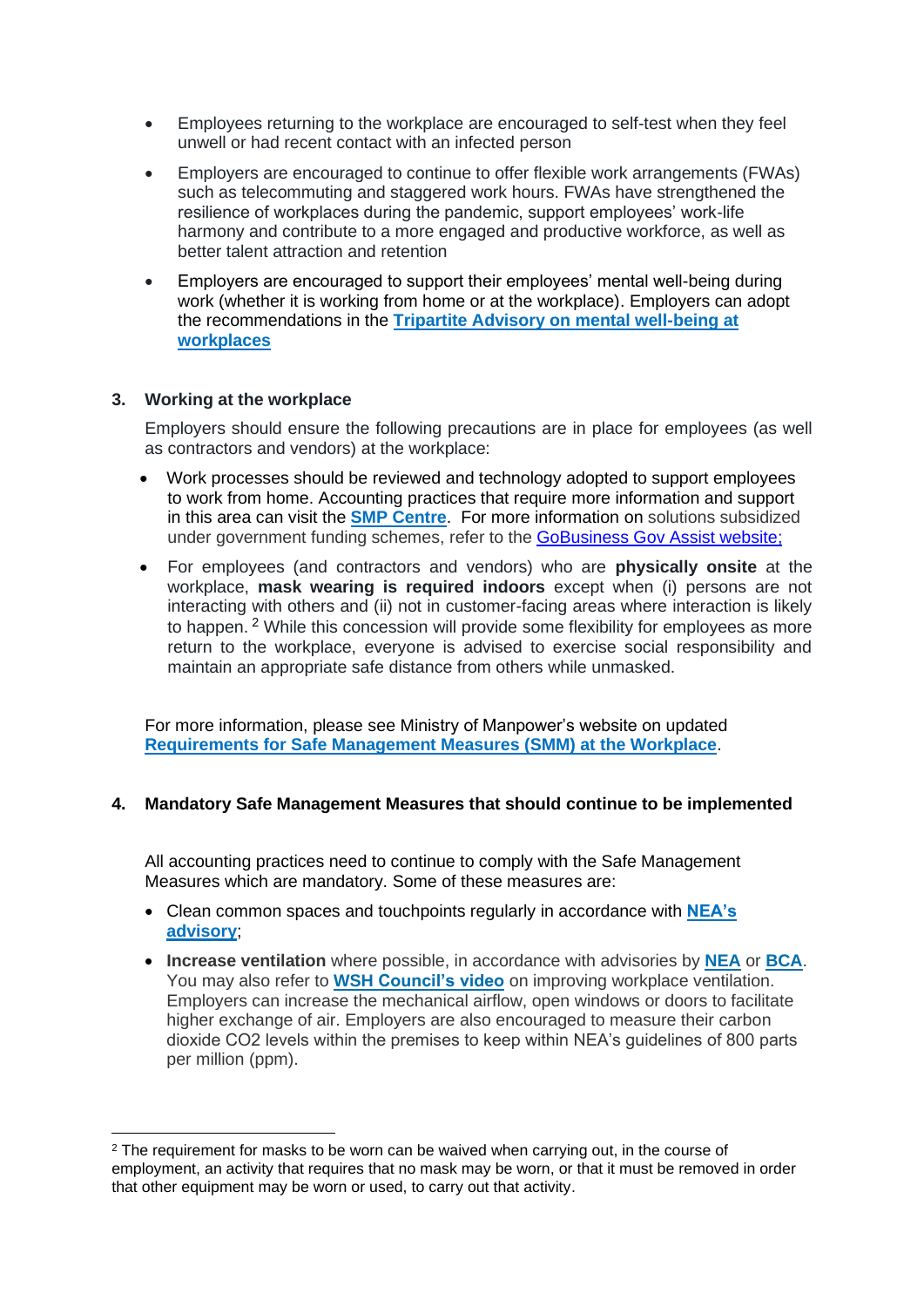- Implement a detailed monitoring plan to ensure compliance with the measures, and appoint a Safe Management Officer to assist in the implementation, coordination and monitoring of the Safe Management Measures;
	- o Communicate and explain measures to employees and reduce misunderstanding especially in measures related to working from home
	- $\circ$  Signs should be put up to remind employees and visitors to observe all measures in place
- Set in place MOH's **[Health Protocols](https://www.covid.gov.sg/)** to manage potential cases and confirmed infected cases;
	- $\circ$  Protocol 1 You are unwell: visit a doctor via private transport or request for a Telemedicine (TM) consult via a TM provider to assess and advise on your next steps
	- $\circ$  Protocol 2 You are well but tested positive; or have been assessed by a doctor to have a mild condition: self-isolate at home for 72 hours and repeat the ART after. End isolation when ART result is negative
	- $\circ$  Protocol 3 You are identified by MOH as a close contact of an infected person: take an ART self-test within 24 hours and over the next 5 days, during which you can leave your house, including for work, after testing negative via an ART self-test on the given day. No further test needed if tested negative on Day 5
- Workers should inform their employers if they are unwell, tested positive for COVID-19, or identified by MOH as a close contact of an infected person. Workers should follow MOH's Health Protocol on isolation periods;
- Employers are encouraged to take the following steps to reduce risk of workplace transmission upon notification that workers had been infected:
	- $\circ$  Establish if the colleagues had interacted with the infected worker recently
	- $\circ$  Conduct ART on colleagues who had interacted with the infected worker and follow Health Protocols. There is no need to send them home if they are tested negative
	- o Clean the area where the infected worker was working in accordance with **[NEA's advisory](https://www.nea.gov.sg/our-services/public-cleanliness/environmental-cleaning-guidelines/guidelines/guidelines-for-in-house-cleaning-and-disinfection-of-areas-exposed-to-covid-19-cases-in-non-healthcare-premises)**. There is no need to conduct deep cleaning of the premises
	- o Review the implementation of Safe Management Measures
- Employers should also refer to the **[Advisory on work and leave arrangements for](https://www.mom.gov.sg/covid-19/advisory-on-work-and-leave-arrangements-for-employees-who-test-art-positive-but-are-physically-well)  [employees who test positive for COVID-19 but are mildly symptomatic or](https://www.mom.gov.sg/covid-19/advisory-on-work-and-leave-arrangements-for-employees-who-test-art-positive-but-are-physically-well)  [physically well](https://www.mom.gov.sg/covid-19/advisory-on-work-and-leave-arrangements-for-employees-who-test-art-positive-but-are-physically-well)**.

As we transition to an endemic situation, employers should retain and regularly review business continuity plans to keep their workplace resilient against the risk of new variants or future outbreaks. For more information on the Safe Management Measures, accounting practices may also refer to the **[Ministry of Manpower \(MOM\)'s website](https://www.mom.gov.sg/covid-19/requirements-for-safe-management-measures)** and **[MOM's checklist](https://www.mom.gov.sg/-/media/mom/documents/covid-19/annex-b-checklist-of-safe-management-measures.pdf)**.

#### **5. Working at Clients' Premises**

Accounting practices are highly encouraged to perform work at clients' premises only if work procedures cannot be performed from home / work premises and if such work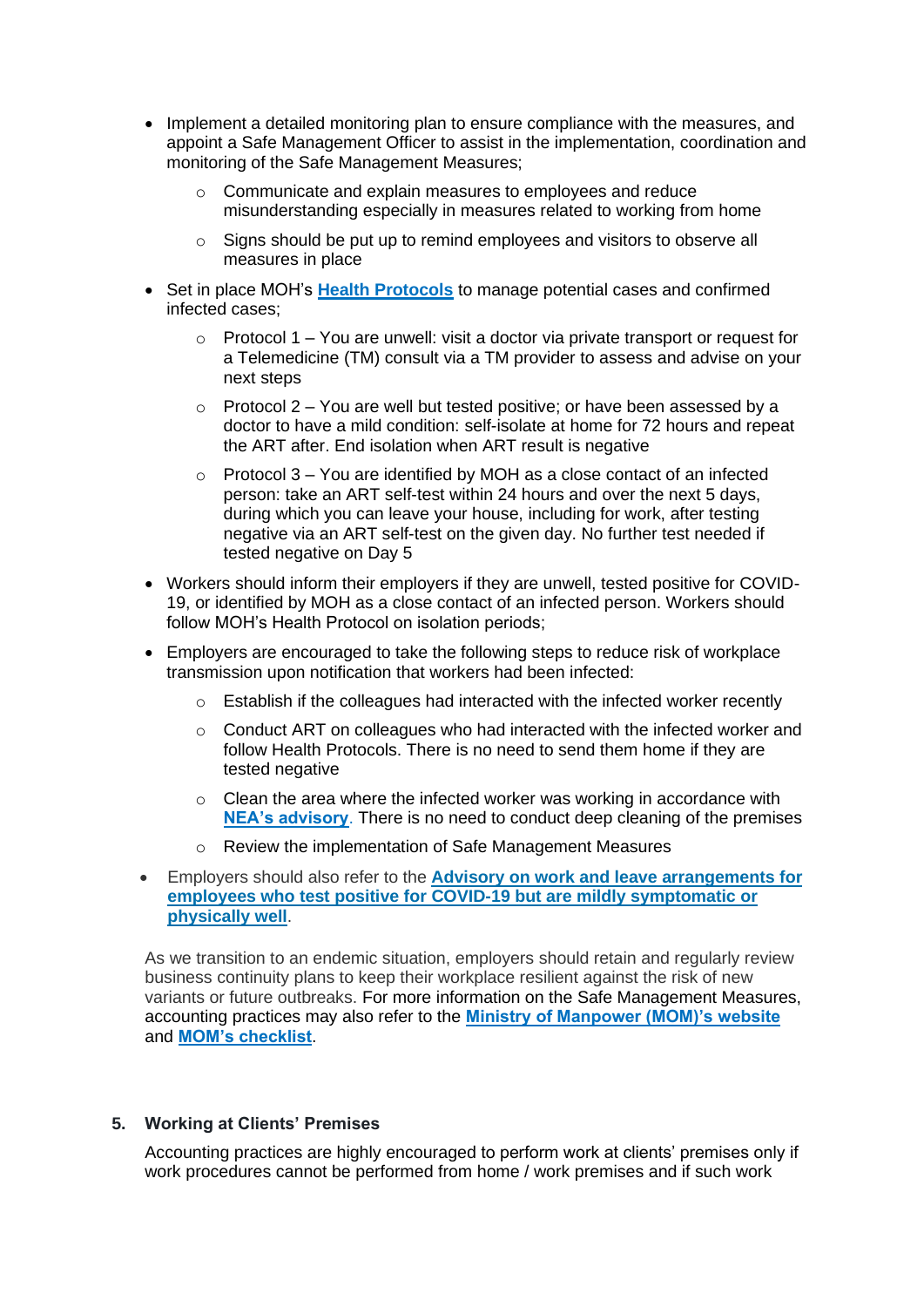require employees to be at client's premises, e.g. observation of physical inventory count, fixed asset sighting and sighting of original documents.

Accounting Practices should continue to ensure the following are in place:

- Understand and ensure that the client has put in place Safe Management Measures;
- Always require employees who are physically onsite at the client's premises to wear masks at clients' premises 4 except when (i) not interacting in person with another individual present in that area **and** (ii) not in customer-facing areas where interaction is likely to happen<sup>1</sup>;
- Ensure employees comply with the Safe Management Measures that are in place at the client's premises;
- Do not allow employees who are unwell to visit the client's premises;

#### **6. Past requirements that have been lifted**

Some SMM requirements have been progressively lifted. To facilitate implementation of the prevailing SMM requirements, this section lists down the past requirements that employers no longer need to implement:

- Demarcation of safe distancing (e.g. in meeting rooms)
- Restriction on cross-deployment across workplaces
- Staggering of start times and break times
- Temperature-taking at the workplace
- Limiting workplace access to essential employees and authorised visitors
- Evacuation plan for suspected COVID-19 cases
- Deep cleaning for positive COVID-19 cases at the workplace
- Requirements for work-related events with more than 50 attendees to implement zoning, to be static, and to notify the authorities beforehand
- Safe distancing of 1m for mask-off settings
- Capacity limit for mask-off events
- Use of TraceTogether-only SafeEntry, or take other reasonably practicable measures, to record the entry of all personnel (including employees and visitors entering the workplace)
- Workforce Vaccination Measures

For more information, accounting practices may refer to the **[frequently asked](https://www.mom.gov.sg/covid-19/frequently-asked-questions/safe-management-measures)  [questions on Safe Management Measures at the workplace](https://www.mom.gov.sg/covid-19/frequently-asked-questions/safe-management-measures)**.

# **7. Compliance and Penalties**